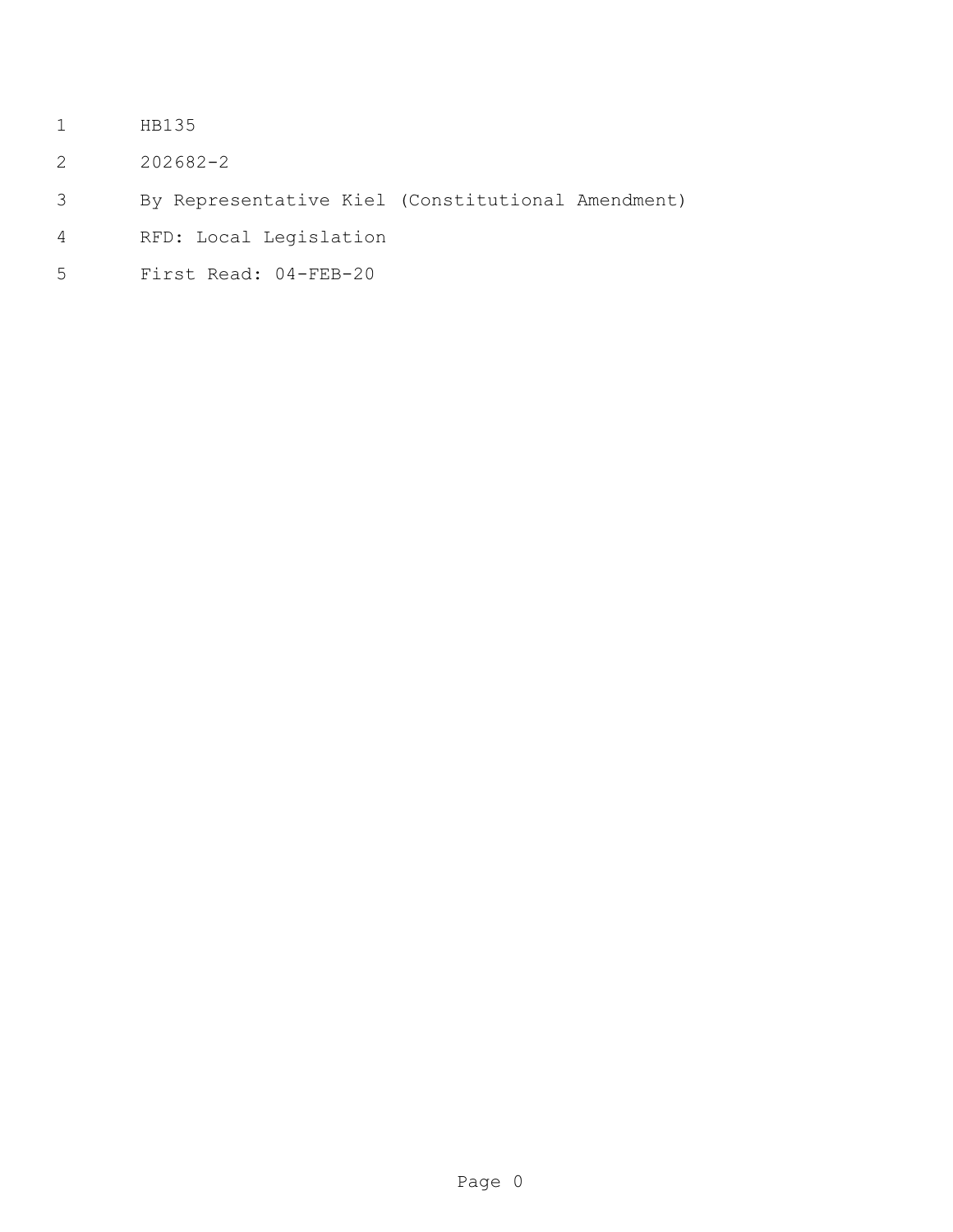HB135

| $\mathbf{2}$  | ENROLLED, An Act,                                             |  |  |
|---------------|---------------------------------------------------------------|--|--|
| 3             | To propose an amendment to the Constitution of                |  |  |
| 4             | Alabama of 1901, relating to Colbert County; to further       |  |  |
| 5             | provide for the justification for a person to use deadly      |  |  |
| 6             | physical force in self-defense or in the defense of another   |  |  |
| 7             | person on the premises of a church under certain conditions.  |  |  |
| 8             | BE IT ENACTED BY THE LEGISLATURE OF ALABAMA:                  |  |  |
| $\mathcal{G}$ | Section 1. The following amendment to the                     |  |  |
| 10            | Constitution of Alabama of 1901, is proposed and shall become |  |  |
| 11            | valid as a part of the Constitution when all requirements of  |  |  |
| 12            | this act are fulfilled:                                       |  |  |
| 13            | PROPOSED AMENDMENT                                            |  |  |
| 14            | (a) This amendment shall apply only in Colbert                |  |  |
| 15            | County.                                                       |  |  |
| 16            | (b) The following definitions are applicable to this          |  |  |
| 17            | amendment:                                                    |  |  |
| 18            | (1) CHURCH. A bona fide duly constituted religious            |  |  |
| 19            | society or ecclesiastical body of any sect, order, or         |  |  |
| 20            | denomination, or any congregation thereof.                    |  |  |
| 21            | (2) DEADLY PHYSICAL FORCE. Force which, under the             |  |  |
| 22            | circumstances in which it is used, is readily capable of      |  |  |
| 23            | causing death or serious physical injury.                     |  |  |
| 24            | (3) FORCE. Physical action or threat against                  |  |  |
| 25            | another, including confinement.                               |  |  |
|               |                                                               |  |  |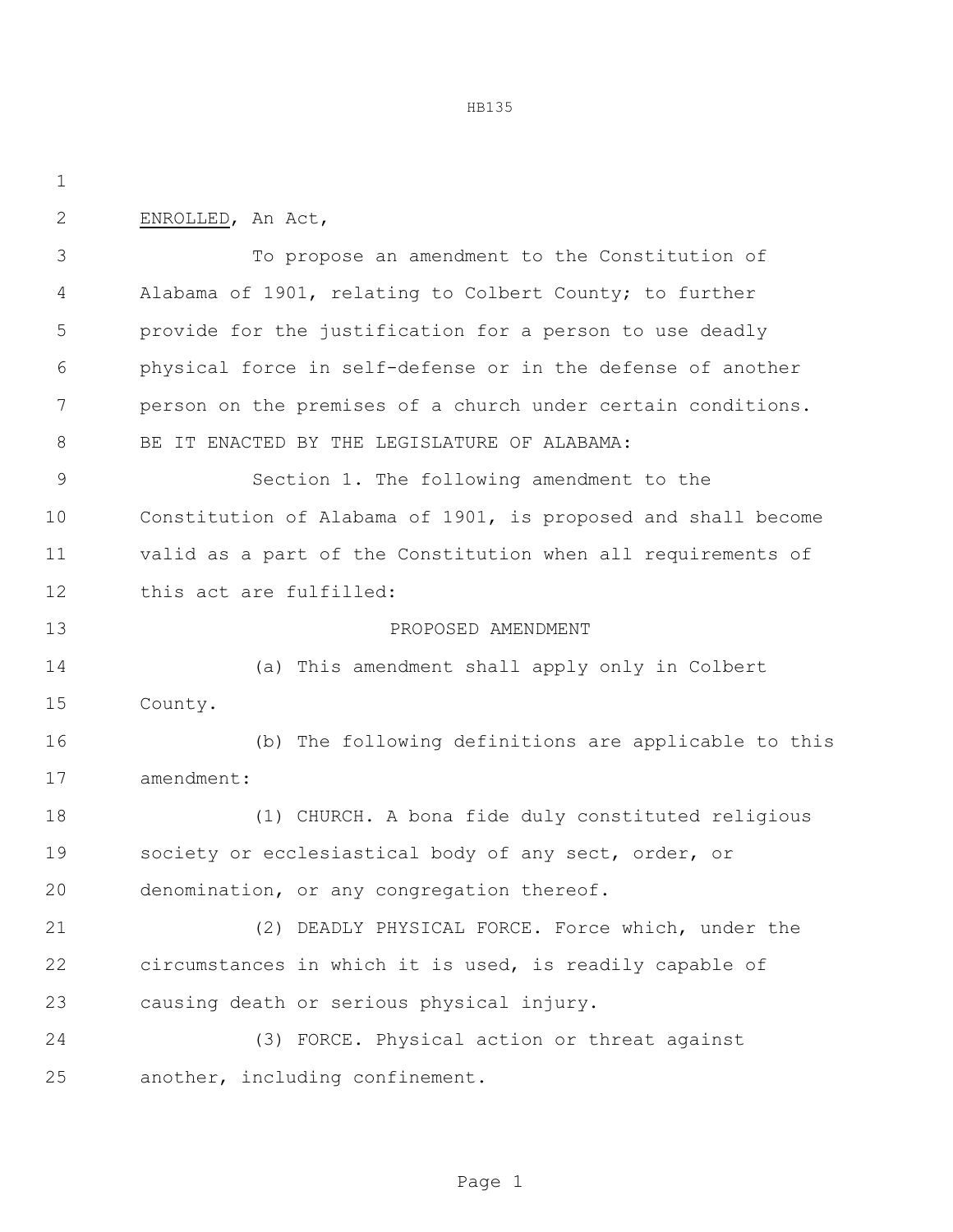(4) PREMISES. The term includes any building, as defined in this section, and any real property.

 (c) A person may use deadly physical force, and is legally presumed to be justified in using deadly physical force in self-defense or the defense of another person, if the person reasonably believes that another person is using or about to use physical force against an employee, volunteer, member of a church, or any other person authorized to be on the premises of the church when the church is open or closed to the public while committing or attempting to commit a crime involving death, serious physical injury, robbery in the first degree, or kidnapping in the first degree.

 (d) A person who is justified under subsection (c) in using deadly physical force, who is not engaged in an unlawful activity, and is in any place where he or she has the right to be, has no duty to retreat and has the right to stand his or her ground.

 (e) A person who uses force, including deadly physical force, as justified and permitted in this amendment is immune from criminal prosecution and civil action for the use of such force, unless the force was determined to be unlawful or in violation of Section 13A-3-21, Code of Alabama 1975.

 (f)(1) Prior to the commencement of a trial in a case in which a defense is claimed under this amendment, the

## HB135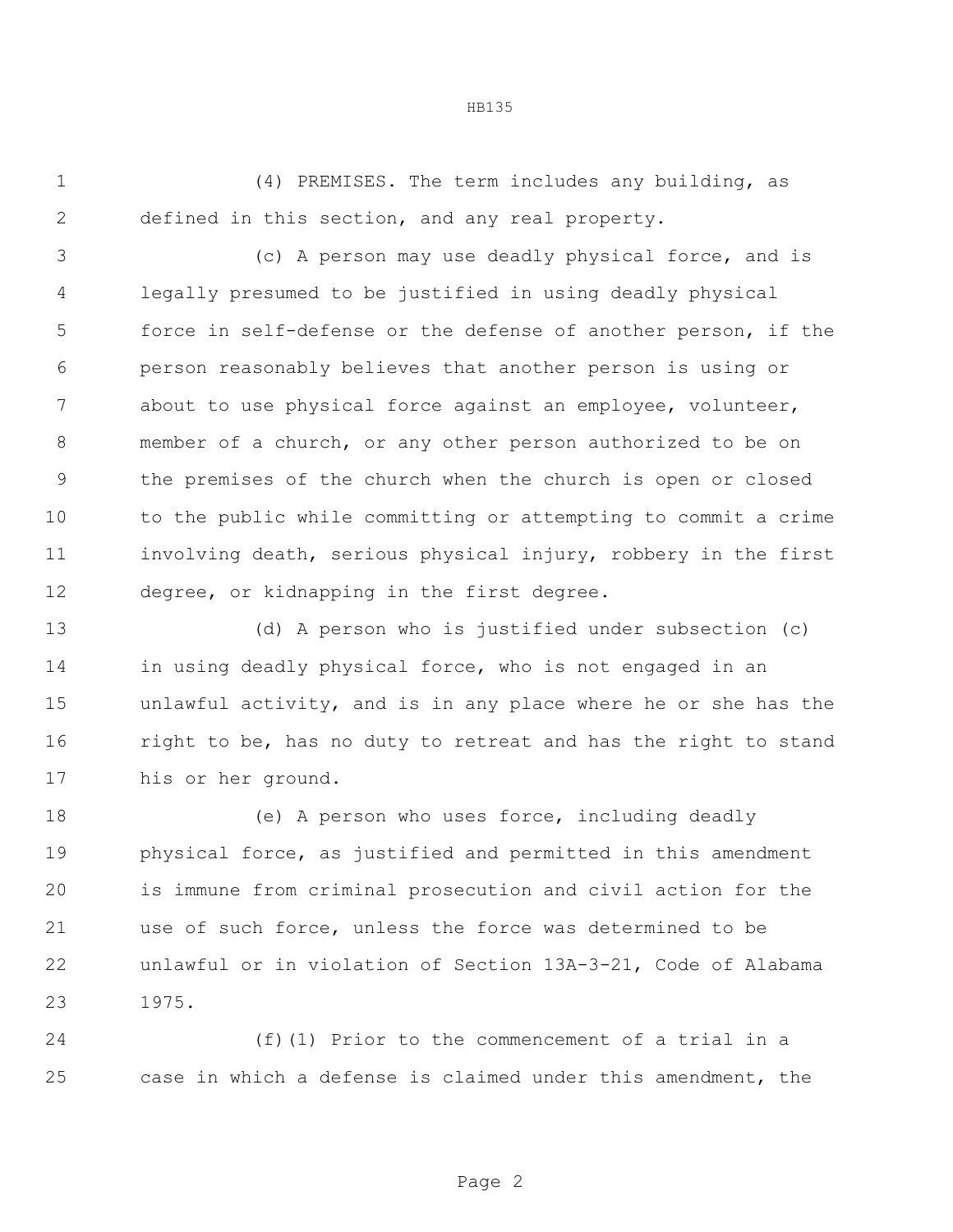court having jurisdiction over the case, upon motion of the defendant, shall conduct a pretrial hearing to determine whether deadly force, used by the defendant was justified or whether it was unlawful under this amendment. During any pretrial hearing to determine immunity, the defendant must show by a preponderance of the evidence that he or she is immune from criminal prosecution.

 (2) If, after a pretrial hearing under subdivision (1), the court concludes that the defendant has proved by a 10 preponderance of the evidence that force, including deadly force, was justified, the court shall enter an order finding the defendant immune from criminal prosecution and dismissing the criminal charges.

 (3) If the defendant does not meet his or her burden of proving immunity at the pretrial hearing, he or she may continue to pursue the defense of self-defense or defense of another person at trial. Once the issue of self-defense or defense of another person has been raised by the defendant, 19 the state continues to bear the burden of proving beyond a reasonable doubt all of the elements of the charged conduct.

 (f) A law enforcement agency may use standard procedures for investigating the use of force described in subsection (b), but the agency may not arrest the person for using force unless it determines that there is probable cause that the force used was unlawful.

HB135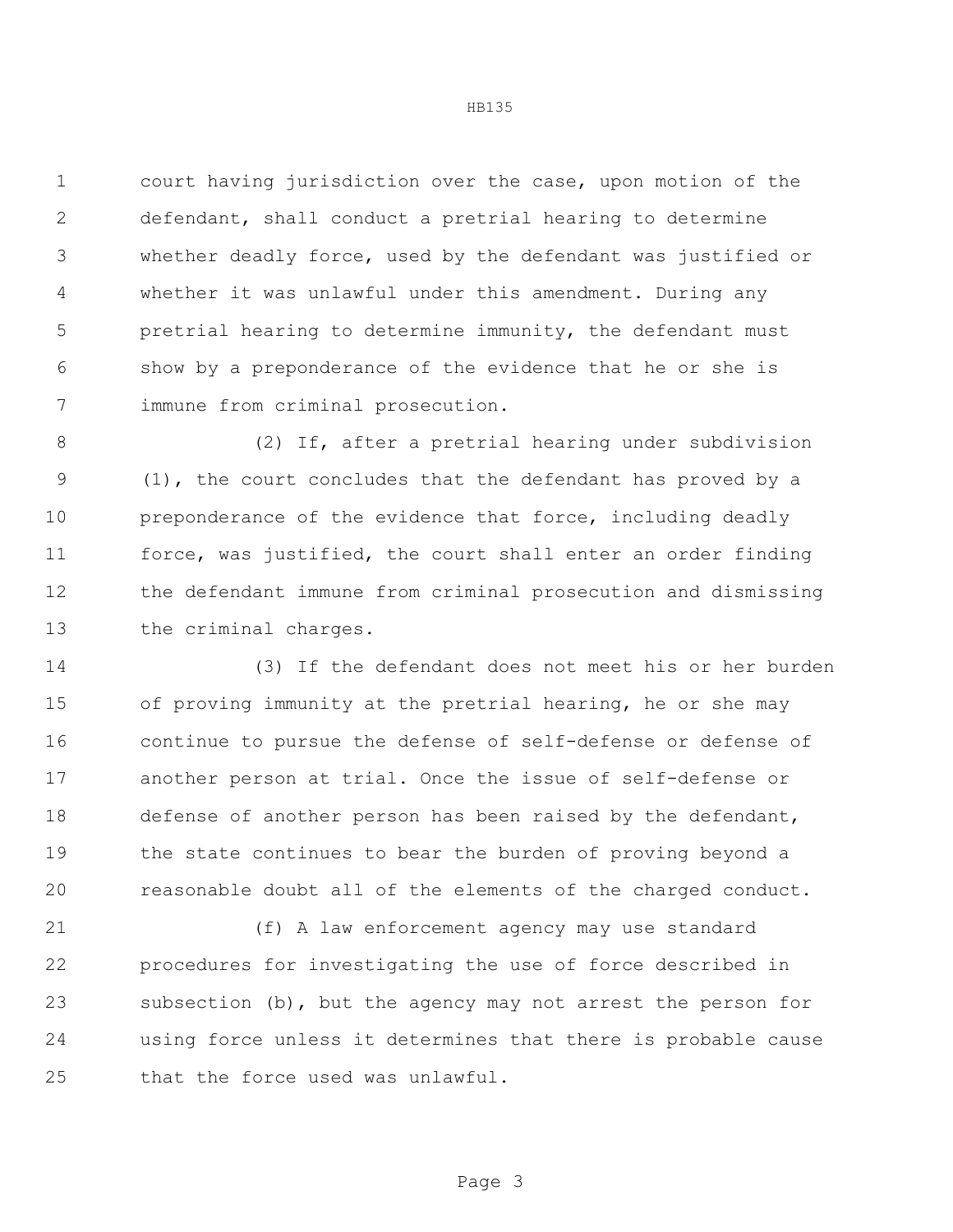Section 2. An election upon the proposed amendment shall be held in accordance with Section 284.01 of the Constitution of Alabama of 1901, now appearing as Section 284.01 of the Official Recompilation of the Constitution of Alabama of 1901, as amended, and the election laws of this state.

 Section 3. The appropriate election official shall assign a ballot number for the proposed constitutional amendment on the election ballot and shall set forth the following description of the substance or subject matter of the proposed constitutional amendment:

 "Relating to Colbert County, proposing an amendment to the Constitution of Alabama of 1901, to provide that a person is not liable for using deadly physical force in self-defense or in the defense of another person on the premises of a church under certain conditions."

17 The Proposed by Act ."

 This description shall be followed by the following language:

```
20 "Yes ( ) No ( )."
```

```
HB135
```